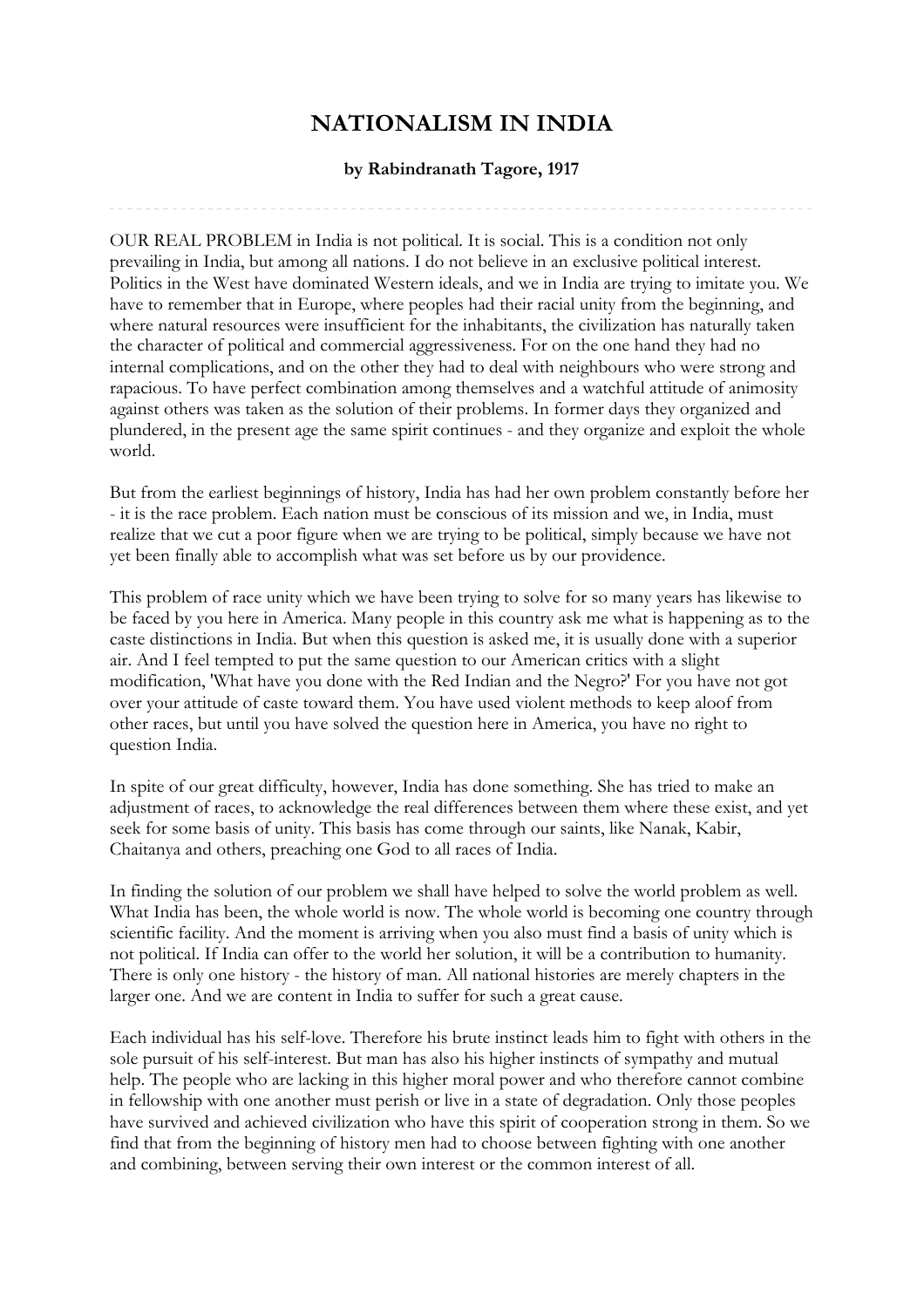In our early history when the geographical limits of each country and also the facilities of communication were small, this problem was comparatively small in dimension. It was sufficient for men to develop their sense of unity within their area of segregation. In those days they combined among them-selves and fought against others. But it was this moral spirit of combination which was the true basis of their greatness, and this fostered their art, science and religion. At that-early time the most important fact that man had to take count of was the fact of the members of one particular race of men coming in close contact with one another. Those who truly grasped this fact through their higher nature made their mark in history.

The most important fact of the present age is that all the different races of men have come close together. And again we are confronted with two alternatives. The problem is whether the different groups of peoples shall go on fighting with one another or find out some true basis of reconciliation and mutual help; whether it will be interminable competition or cooperation.

I have no hesitation in saying that those who are gifted with the moral power of love and vision of spiritual unity, who have the least feeling of enmity against aliens, and the sympathetic insight to place themselves in the position of others will be the fittest to take their permanent place in the age that is lying before us, and those who are constantly developing their instinct of fight and intolerance of aliens will be eliminated. For this is the problem before us, and we have to prove our humanity by solving it through the help of our higher nature. The gigantic organizations for hurting others and warding off their blows, for making money by dragging others back, will not help us. On the contrary, by their crushing weight, their enormous cost and their deadening effect upon the living humanity they will seriously impede our freedom in the larger life of a higher civilization.

During the evolution of the Nation the moral culture of brotherhood was limited by geographical boundaries, because at that time those boundaries were true. Now they have become imaginary lines of tradition divested of the qualities of real obstacles. So the time has come when man's moral nature must deal with this great fact with all seriousness or perish. The first impulse of this change of circumstance has been the churning up of man's baser passions of greed and cruel hatred. If this persists indefinitely and armaments go on exaggerating themselves to unimaginable absurdities, and machines and store-houses envelop this fair earth with their dirt and smoke and ugliness, then it will end in a conflagration of suicide. Therefore man will have to exert all his power of love and clarity of vision to make another great moral adjustment which will comprehend the whole world of men and not merely the fractional groups of nationality. The call has come to every individual in the present age to prepare himself and his surroundings for this dawn of a new era when man shall discover his soul in the spiritual unity of all human beings.

If it is given at all to the West to struggle out of these tangles of the lower slopes to the spiritual summit of humanity, then I cannot but think that it is the special mission of America to fulfil this hope of God and man. You are the country of expectation, desiring something else than what is. Europe has her subtle habits of mind and her conventions. But America, as yet, has come to no conclusions. I realize how much America is untrammeled by the traditions of the past, and I can appreciate that experimentalism is a sign of America's youth. The foundation of her glory is in the future, rather than in the past; and if one is gifted with the power of clairvoyance, one will be able to love the America that is to be.

America is destined to justify Western civilization to the East. Europe has lost faith in humanity, and has become distrustful and sickly. America, on the other hand, is not pessimistic or blase. You know, as a people, that there is such a thing as a better and a best; and that knowledge drives you on. There are habits that are not merely passive but aggressively arrogant. They are not like mere walls but are like hedges of stinging nettles. Europe has been cultivating these hedges of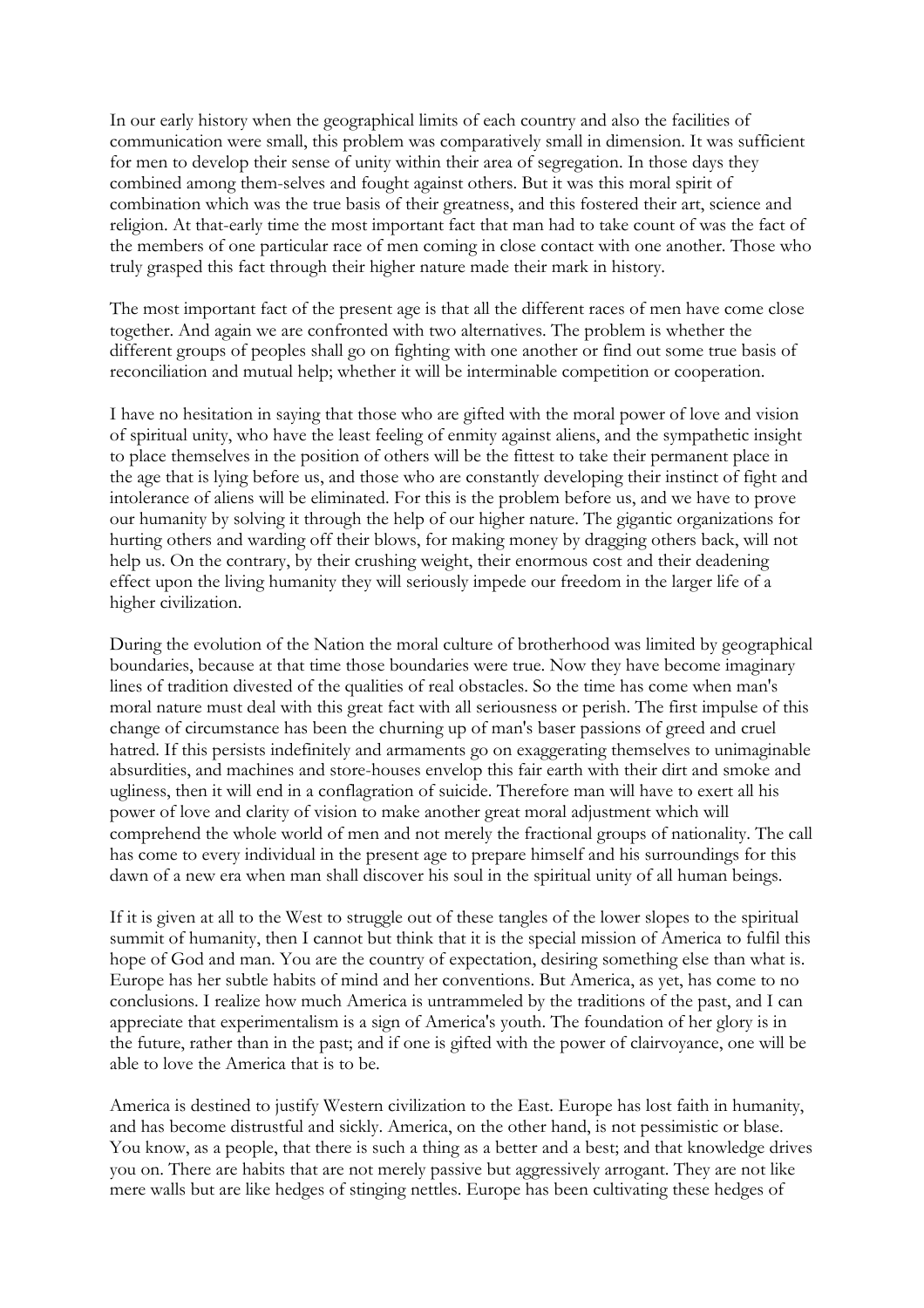habits for long years till they have grown round her dense and strong and high. The pride of her traditions has sent its roots deep into her heart. I do not wish to contend that it is unreasonable. But pride in every form breeds blindness at the end. Like all artificial stimulants its first effect is a heightening of consciousness and then with the increasing dose it muddles it and brings in exultation that is misleading. Europe has gradually grown hardened in her pride of all her outer and inner habits. She not only cannot forget that she is Western, but she takes every opportunity to hurl this fact against others to humiliate them. This is why she is growing incapable of imparting to the East what is best in herself, and of accepting in a right spirit the wisdom that the East has stored for centuries.

In America national habits and traditions have not had time to spread their clutching roots round your hearts. You have constantly felt and complained of its disadvantages when you compared your nomadic restlessness with the settled traditions of Europe - the Europe which can show her picture of greatness to the best advantage because she can fix it against the back- ground of the Past. But in this present age of transition, when a new era of civilization is sending its trumpet call to all peoples of the world across an unlimited future, this very freedom of detachment will enable you to accept its invitation and to achieve the goal for which Europe began her journey but lost herself midway. For she was tempted out of her path by her pride of power and greed of possession.

Not merely your freedom from habits of mind in the individuals but also the freedom of your history from all unclean entanglements fits you in your career of holding the banner of civilization of the future. All the great nations of Europe have their victims in other parts of the world. This not only deadens their moral sympathy but also their intellectual sympathy, which is so necessary for the understanding of races which are different from one's own. Englishmen can never truly understand India because their minds are not disinterested with regard to that country. If you compare England with Germany or France you will find she has produced the smallest number of scholars who have studied Indian literature and philosophy with any amount of sympathetic insight or thoroughness. This attitude of apathy and contempt is natural where the relationship is abnormal and founded upon national selfishness and pride. But your history has been disinterested and that is why you have been able to help Japan in her lessons in Western civilization and that is why China can look upon you with her best confidence in this her darkest period of danger. In fact you are carrying all the responsibility of a great future because you are untrammeled by the grasping miserliness of a past. Therefore of all countries of the earth America has to be fully conscious of this future, her vision must not be obscured and her faith in humanity must be strong with the strength of youth.

A parallelism exists between America and India - the parallelism of welding together into one body various races.

In my country, we have been seeking to find out something common to all races, which will prove their real unity. No nation looking for a mere political or commercial basis of unity will find such a solution sufficient. Men of thought and power will discover the spiritual unity, will realize it, and preach it.

India has never had a real sense of nationalism. Even though from childhood I had been taught that the idolatry of Nation is almost better than reverence for God and humanity, I believe I have outgrown that teaching, and it is my conviction that my countrymen will gain truly their India by fighting against that education which teaches them that a country is greater than the ideals of humanity.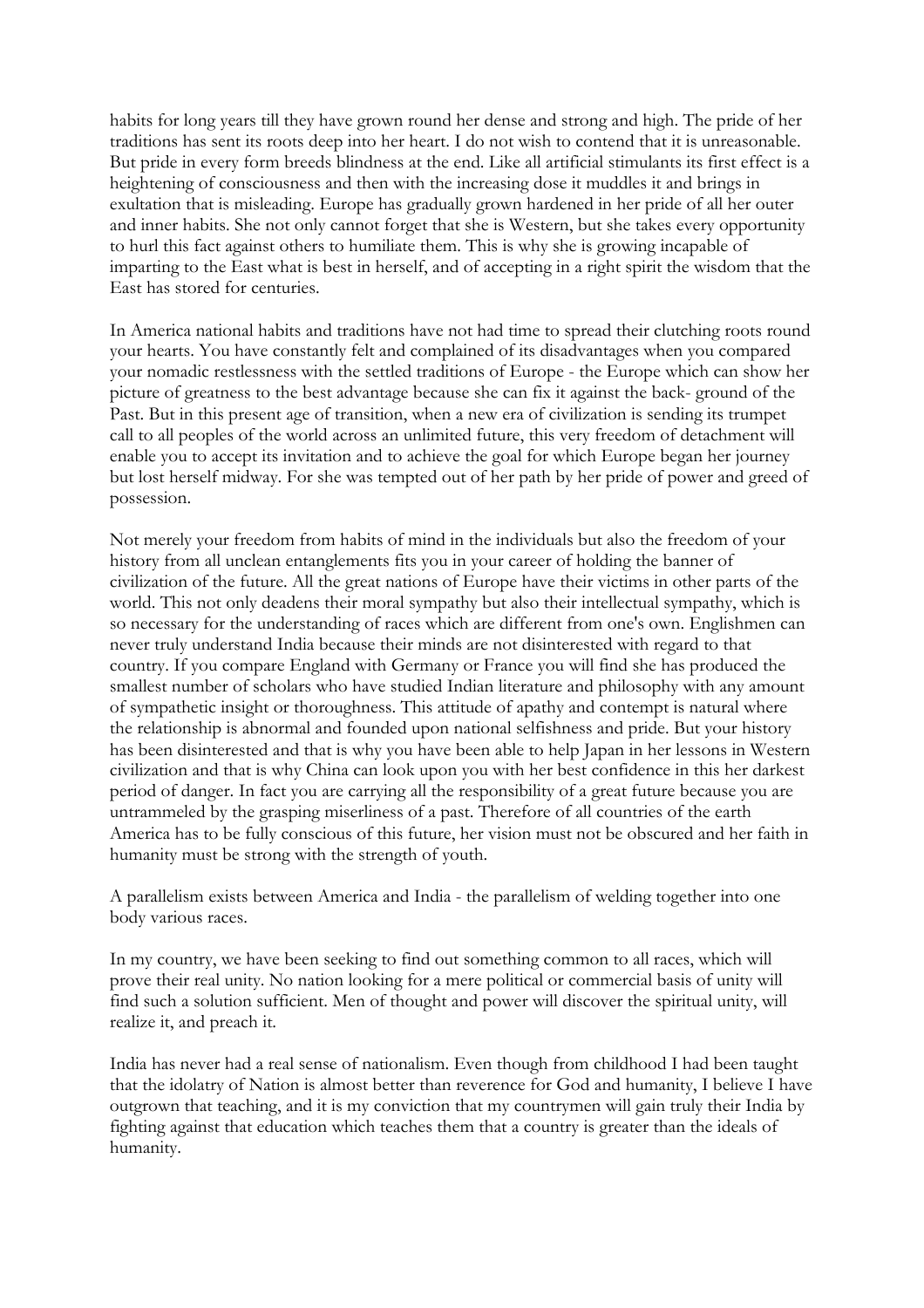The educated Indian at present is trying to absorb some lessons from history contrary to the lessons of our ancestors. The East, in fact, is attempting to take unto itself a history which is not the outcome of its own living. Japan, for example, thinks she is getting powerful through adopting Western methods, but, after she has exhausted her inheritance, only the borrowed weapons of civilization will remain to her. She will not have developed herself from within.

Europe has her past. Europe's strength therefore lies in her history. We, in India, must make up our minds that we cannot borrow other people's history, and that if we stifle our own, we are committing suicide. When you borrow things that do not belong to your life, they only serve to crush your life.

And therefore I believe that it does India no good to compete with Western civilization in its own field. But we shall be more than compensated if, in spite of the insults heaped upon us, we follow our own destiny.

There are lessons which impart information or train our minds for intellectual pursuits. These are simple and can be acquired and used with advantage. But there are others which affect our deeper nature and change our direction of life. Before we accept them and pay their value by selling our own inheritance, we must pause and think deeply. In man's history there come ages of fireworks which dazzle us by their force and movement. They laugh not only at our modest household lamps but also at the eternal stars. But let us not for that provocation be precipitate in our desire to dismiss our lamps. Let us patiently bear our present insult and realize that these fireworks have splendour but not permanence, because of the extreme explosiveness which is the cause of their power, and also of their exhaustion. They are spending a fatal quantity of energy and substance compared to their gain and production.

Anyhow our ideals have been evolved through our own history and even if we wished we could only make poor fireworks of them, because their materials are different from yours, as is also their moral purpose. If we cherish the desire of paying our all for buying a political nationality it will be as absurd as if Switzerland had staked her existence in her ambition to build up a navy powerful enough to compete with that of England. The mistake that we make is in thinking that man's channel of greatness is only one - the one which has made itself painfully evident for the time being by its depth of insolence.

We must know for certain that there is a future before us and that future is waiting for those who are rich in moral ideals and not in mere things. And it is the privilege of man to work for fruits that are beyond his immediate reach, and to adjust his life not in slavish conformity to the examples of some present success or even to his own prudent past, limited in its aspiration, but to an infinite future bearing in its heart the ideals of our highest expectations.

We must, however, know it is providential that the West has come to India. Yet, some one must show the East to the West, and convince the West that the East has her contribution to make in the history of civilization. India is no beggar of the West. And yet even though the West may think she is, I am not for thrusting off Western civilization and becoming segregated in our independence. Let us have a deep association. If Providence wants England to be the channel of that communication, of that deeper association, I am willing to accept it with all humility. I have great faith in human nature, and I think the West will find its true mission. I speak bitterly of Western civilization when I am conscious that it is betraying its trust and thwarting its own purpose.

The West must not make herself a curse to the world by using her power for her own selfish needs, but by teaching the ignorant and helping the weak, by saving herself from the worst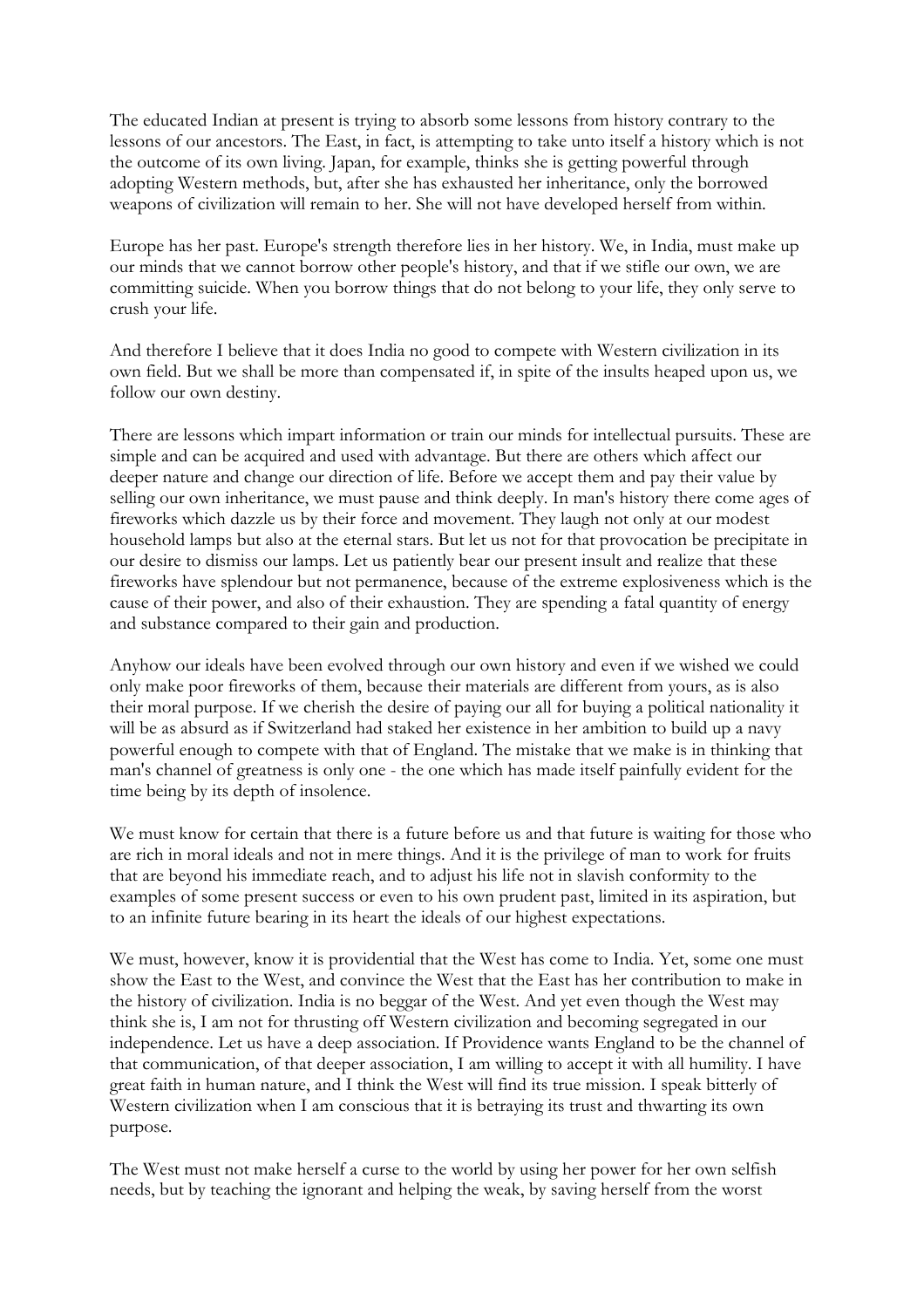danger that the strong is liable to incur by making the feeble to acquire power enough to resist her intrusion. And also she must not make her materialism to be the final thing, but must realize that she is doing a service in freeing the spiritual being from the tyranny of matter.

I am not against one nation in particular, but against the general idea of all nations. What is the Nation?

It is the aspect of a whole people as an organized power. This organization incessantly keeps up the insistence of the population on becoming strong and efficient. But this strenuous effort after strength and efficiency drains man's energy from his higher nature where he is self-sacrificing and creative.

For thereby man's power of sacrifice is diverted from his ultimate object, which is moral, to the maintenance of this organization, which is mechanical. Yet in this he feels all the satisfaction of moral exaltation and therefore becomes supremely dangerous to humanity. He feels relieved of the urging of his conscience when he can transfer his responsibility to this machine which is the creation of his intellect and not of his complete moral personality. By this device the people which loves freedom perpetuates slavery in a large portion of the world with the comfortable feeling of pride of having done its duty; men who are naturally just can be cruelly unjust both in their act and their thought, accompanied by a feeling that they are helping the world in receiving its deserts; men who are honest can blindly go on robbing others of their human rights for selfaggrandizement, all the while abusing the deprived for not deserving better treatment. We have seen in our everyday life even small organizations of business and profession produce callousness of feeling in men who are not naturally bad, and we can well imagine what a moral havoc it is causing in a world where whole peoples are furiously organizing themselves for gaining wealth and power.

Nationalism is a great menace. It is the particular thing which for years has been at the bottom of India's troubles. And inasmuch as we have been ruled and dominated by a nation that is strictly political in its attitude, we have tried to develop within ourselves, despite our inheritance from the past, a belief in our eventual political destiny.

There are different parties in India, with different ideals. Some are struggling for political independence. Others think that the time has not arrived for that, and yet believe that India should have the rights that the English colonies have. They wish to gain autonomy as far as possible.

In the beginning of our history of political agitation in India there was not that conflict between parties which there is to-day. In that time there was a party known as the Indian congress; it had no real programme. They had a few grievances for redress by the authorities. They wanted larger representation in the Council House, and more freedom in the Municipal government. They wanted scraps of things, but they had no constructive ideal. Therefore I was lacking in enthusiasm for their methods. It was my conviction that what India most needed was constructive work coming from within herself. In this work we must take all risks and go on doing our duties which by right are ours, though in the teeth of persecution; winning moral victory at every step, by our failure, and suffering. We must show those who are over us that we have the strength of moral power in ourselves, the power to suffer for truth. Where we have nothing to show, we only have to beg. It would be mischievous if the gifts we wish for were granted to us right now, and I have told my countrymen, time and time again, to combine for the work of creating opportunities to give vent to our spirit of self-sacrifice, and not for the purpose of begging.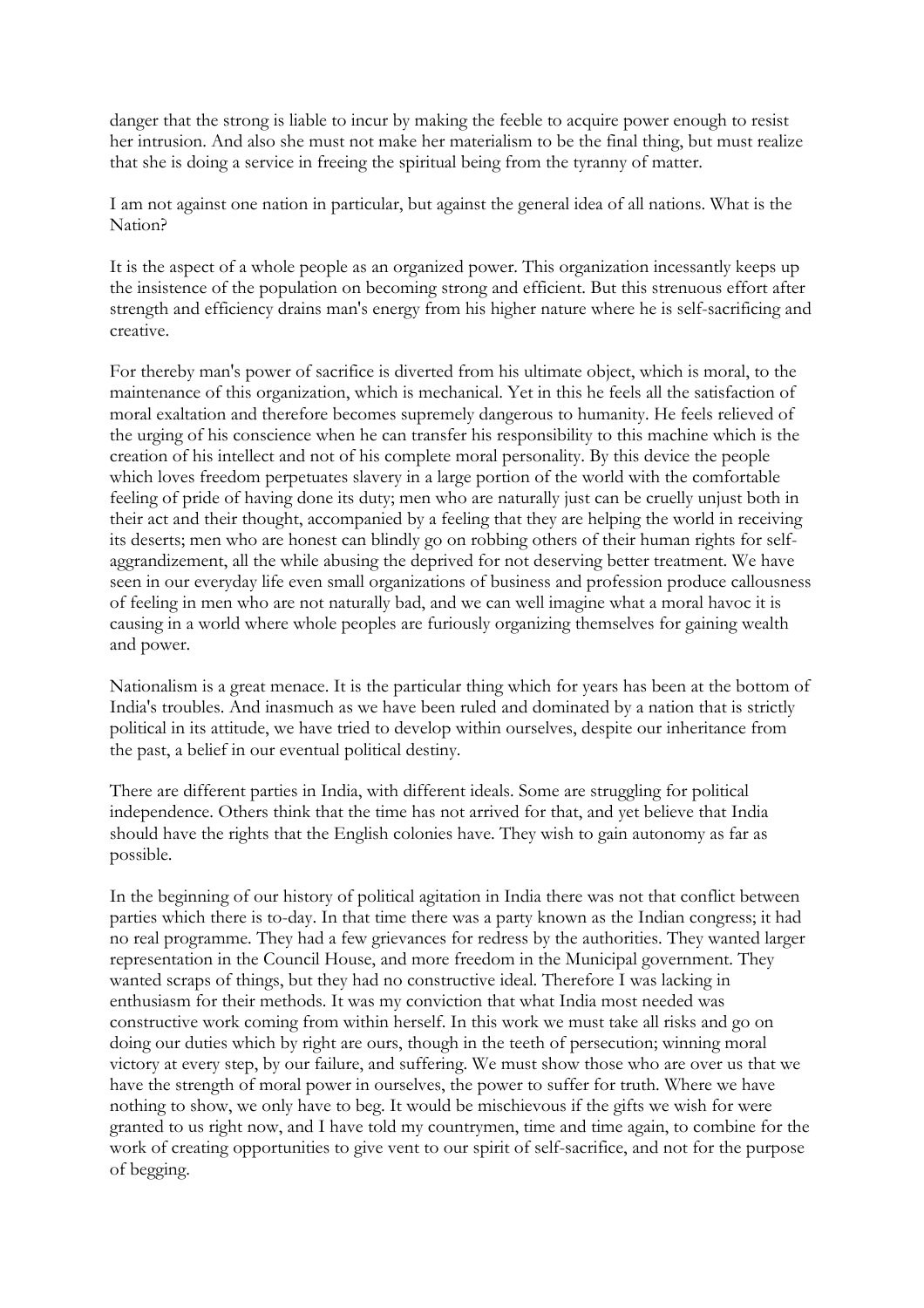The party, however, lost power because the people soon came to realize how futile was the half policy adopted by them. The party split, and there arrived the Extremists, who advocated independence of action, and discarded the begging method, - the easiest method of relieving one's mind from his responsibility towards his country. Their ideals were based on Western history. They had no sympathy with the special problems of India. They did not recognize the patent fact that there were causes in our social organization which made the Indian incapable of coping with the alien. What would we do if, for any reason, England was driven away? We should simply be victims for other nations. The same social weaknesses would prevail. The thing we, in India, have to think of is this - to remove those social customs and ideals which have generated a want of self-respect and a complete dependence on those above us,-a state of affairs which has been brought about entirely by the domination in India of the caste system, and the blind and lazy habit of relying upon the authority of traditions that are incongruous anachronisms in the present age.

Once again I draw your attention to the difficulties India has had to encounter and her struggle to overcome them. Her problem was the problem of the world in miniature. India is too vast in its area and too diverse in its races. It is many countries packed in one geographical receptacle. It is just the opposite of what Europe truly is, namely one country made into many. Thus Europe in its culture and growth has had the advantage of the strength of the many, as well as the strength of the one. India, on the contrary, being naturally many, yet adventitiously one has all along suffered from the looseness of its diversity and the feebleness of its unity. A true unity is like a round globe, it rolls on, carrying its burden easily; but diversity is a many-cornered thing which has to be dragged and pushed with all force. Be it said to the credit of India that this diversity was not her own creation; she has had to accept it as a fact from the beginning of her history. In America and Australia, Europe has simplified her problem by almost exterminating the original population. Even in the present age this spirit of extermination is making itself manifest, by inhospitably shutting out aliens, through those who themselves were aliens in the lands they now occupy. But India tolerated difference of races from the first, and that spirit of toleration has acted all through her history.

Her caste system is the outcome of this spirit of toleration. For India has all along been trying experiments in evolving a social unity within which all the different peoples could be held together, yet fully enjoying the freedom of maintaining their own differences. The tie has been as loose as possible, yet as close as the circumstances permitted. This has produced something like a United States of a social federation, whose common name is Hinduism.

India had felt that diversity of races there must be and should be whatever may be its drawback, and you can never coerce nature into your narrow limits of convenience without paying one day very dearly for it. In this India was right; but what she failed to realize was that in human beings differences are not like the physical barriers of mountains, fixed forever - they are fluid with life's flow, they are changing their courses and their shapes and volume.

Therefore in her caste regulations India recognized differences, but not the mutability which is the law of life. In trying to avoid collisions she set up boundaries of immovable walls, thus giving to her numerous races the negative benefit of peace and order but not the positive opportunity of expansion and movement. She accepted nature where it produces diversity, but ignored it where it uses that diversity for its world-game of infinite permutations and combinations. She treated life in all truth where it is manifold, but insulted it where it is ever moving. Therefore Life departed from her social system and in its place she is worshipping with all ceremony the magnificent cage of countless compartments that she has manufactured.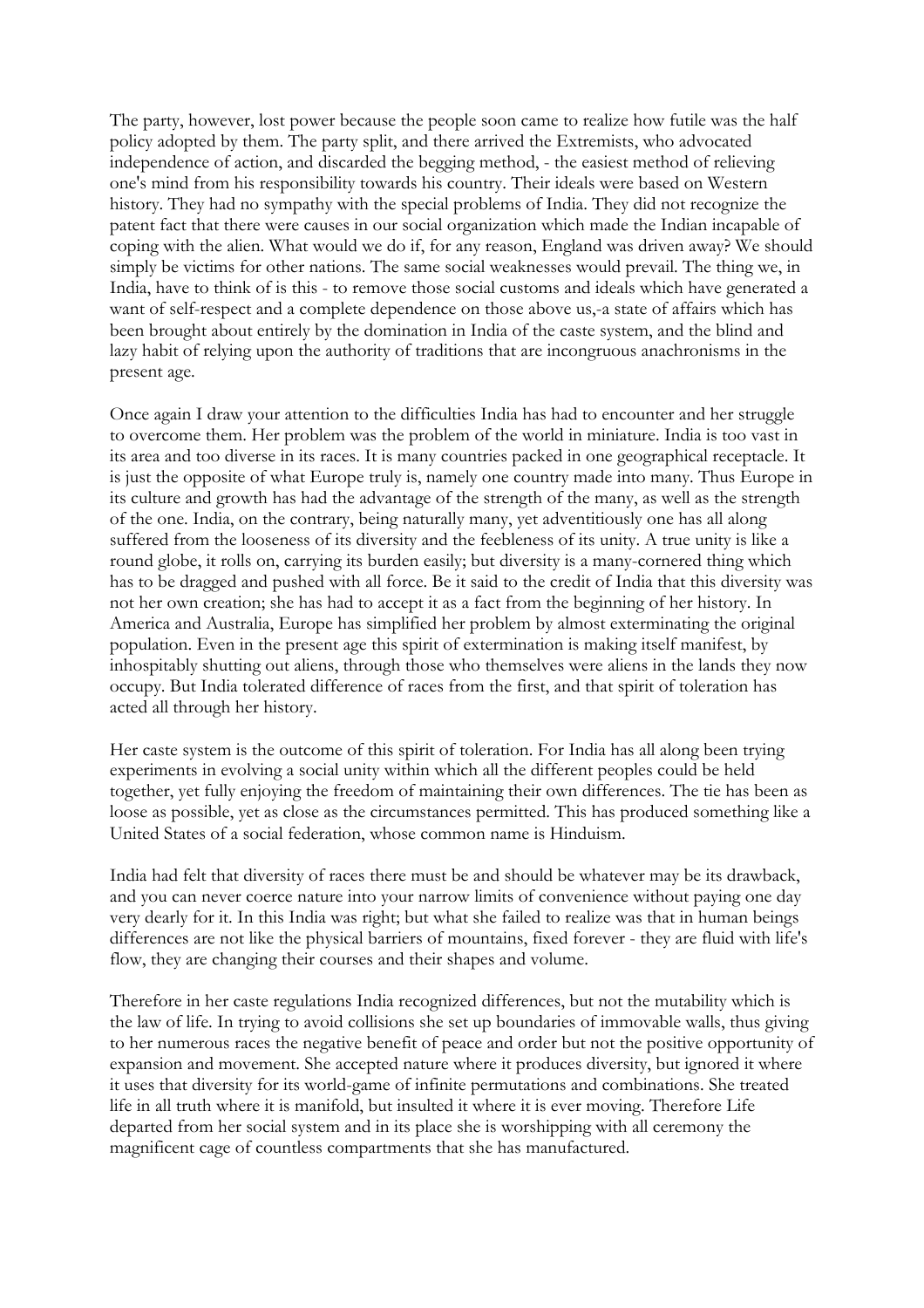The same thing happened where she tried to ward off the collisions of trade interests. She associated different trades and professions with different castes. It had the effect of allaying for good the interminable jealousy and hatred of competition - the competition which breeds cruelty and makes the atmosphere thick with lies and deception. In this also India laid all her emphasis upon the law of heredity, ignoring the law of mutation, and thus gradually reduced arts into crafts and genius into skill.

However, what Western observers fail to discern is that in her caste system India in all seriousness accepted her responsibility to solve the race problem in such a manner as to avoid all friction, and yet to afford each race freedom within its boundaries. Let us admit in this India has not achieved a full measure of success. But this you must also concede, that the West, being more favourably situated as to homogeneity of races, has never given her attention to this problem, and whenever confronted with it she has tried to make it easy by ignoring it altogether. And this is the source of her anti-Asiatic agitations for depriving the aliens of their right to earn their honest living on these shores. In most of your colonies you only admit them on condition of their accepting the menial position of hewers of wood and drawers of water. Either you shut your doors against the aliens or reduce them into slavery. And this is your solution of the problem of race-conflict. Whatever may be its merits you will have to admit that it does not spring from the higher impulses of civilization, but from the lower passions of greed and hatred. You say this is human nature - and India also thought she knew human nature when she strongly barricaded her race distinctions by the fixed barriers of social gradations. But we have found out to our cost that human nature is not what it seems, but what it is in truth; which is in its infinite possibilities. And when we in our blindness insult humanity for its ragged appearance it sheds its disguise to disclose to us that we have insulted our God. The degradation which we cast upon others in our pride or self-interest degrades our own humanity - and this is the punishment which is most terrible because we do not detect it till it is too late.

Not only in your relation with aliens but also with the different sections of your own society you have not brought harmony of reconciliation. The spirit of conflict and competition is allowed the full freedom of its reckless career. And because its genesis is the greed of wealth and power it can never come to any other end but a violent death. In India the production of commodities was brought under the law of social adjustments. Its basis was cooperation having for its object the perfect satisfaction of social needs. But in the West it is guided by the impulse of competition whose end is the gain of wealth for individuals. But the individual is like the geometrical line; it is length without breadth. It has not got the depth to be able to hold anything permanently. Therefore its greed or gain can never come to finality. In its lengthening process of growth it can cross other lines and cause entanglements, but will ever go on missing the ideal of completeness in its thinness of isolation.

In all our physical appetites we recognize a limit. We know that to exceed that limit is to exceed the limit of health. But has this lust for wealth and power no bounds beyond which is death's dominion? In these national carnivals of materialism are not the Western peoples spending most of their vital energy in merely producing things and neglecting the creation of ideals? And can a civilization ignore the law of moral health and go on in its endless process of inflation by gorging upon material things? Man in his social ideals naturally tries to regulate his appetites, subordinating them to the higher purpose of his nature. But in the economic world our appetites follow no other restrictions but those of supply and demand which can be artificially fostered, affording individuals opportunities for indulgence in an endless feast of grossness. In India our social instincts imposed restrictions upon our appetites, - maybe it went to the extreme of repression, - but in the West, the spirit of the economic organization having no moral purpose goads the people into the perpetual pursuit of wealth; - but has this no wholesome limit?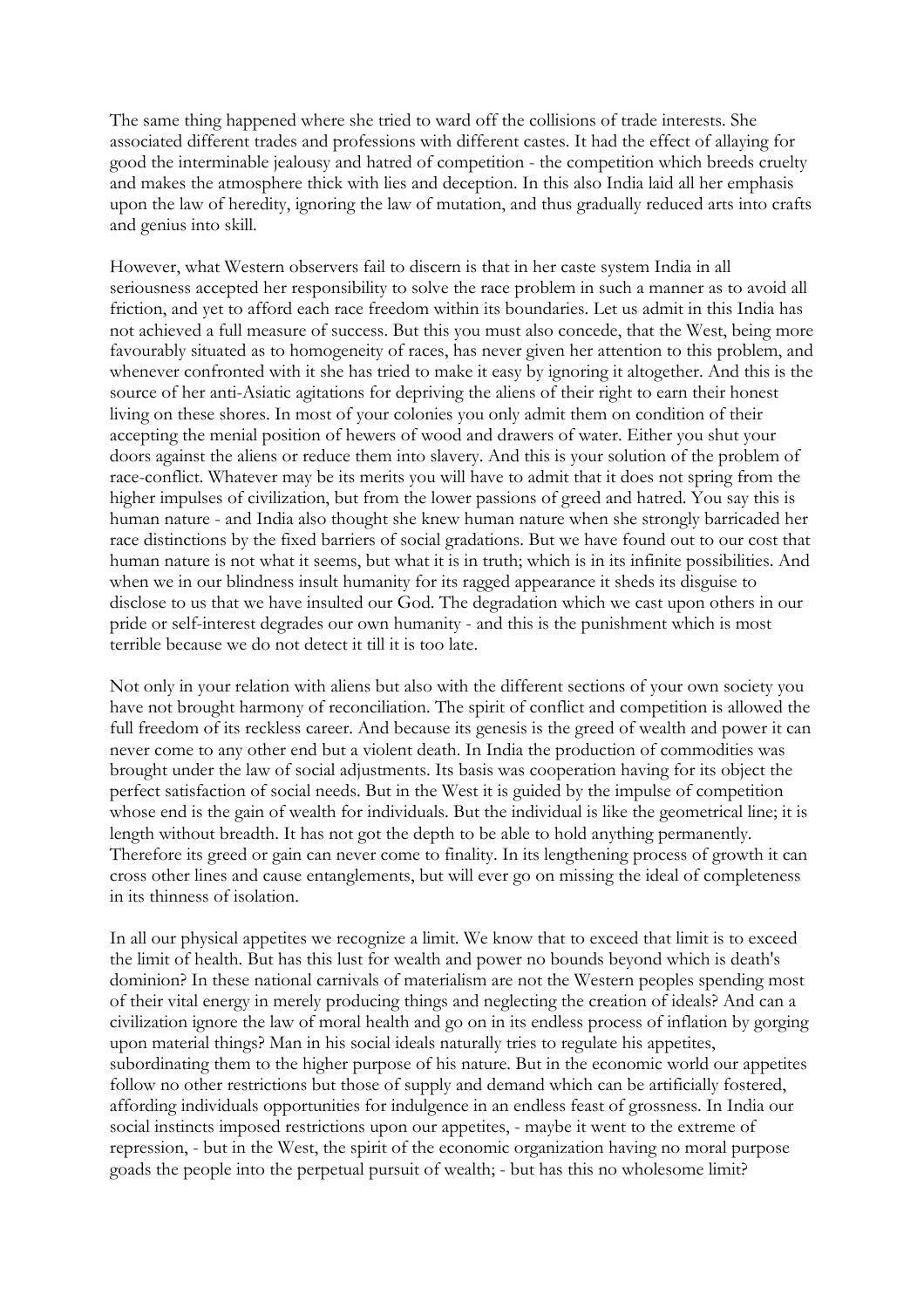The ideals that strive to take form in social institutions have two objects. One is to regulate our passions and appetites for harmonious development of man, and the other is to help him in cultivating disinterested love for his fellow-creatures. Therefore society is the expression of moral and spiritual aspirations of man which belong to his higher nature.

Our food is creative, it builds our body; but not so wine, which stimulates. Our social ideals create the human world, but when our mind is diverted from them to greed of power then in that state of intoxication we live in a world of abnormality where our strength is not health and our liberty is not freedom. Therefore political freedom does not give us freedom when our mind is not free. An automobile does not create freedom of movement, because it is a mere machine. When I myself am free I can use the automobile for the purpose of my freedom.

We must never forget in the present day that those people who have got their political freedom are not necessarily free, they are merely powerful. The passions which are unbridled in them are creating huge organizations of slavery in the disguise of freedom. Those who have made the gain of money their highest end are unconsciously selling their life and soul to rich persons or to the combinations that represent money. Those who are enamoured of their political power and gloat over their extension of dominion over foreign races gradually surrender their own freedom and humanity to the organizations necessary for holding other peoples in slavery. In the so-called free countries the majority of the people are not free, they are driven by the minority to a goal which is not even known to them. This becomes possible only because people do not acknowledge moral and spiritual freedom as their object. They create huge eddies with their passions and they feel dizzily inebriated with the mere velocity of their whirling movement, taking that to be freedom. But the doom which is waiting to overtake them is as certain as death - for man's truth is moral truth and his emancipation is in the spiritual life.

The general opinion of the majority of the present day nationalists in India is that we have come to a final completeness in our social and spiritual ideals, the task of the constructive work of society having been done several thousand years before we were born, and that now we are free to employ all our activities in the political direction. We never dream of blaming our social inadequacy as the origin of our present helplessness, for we have accepted as the creed of our nationalism that this social system has been perfected for all time to come by our ancestors who had the superhuman vision of all eternity, and supernatural power for making infinite provision for future ages. Therefore for all our miseries and shortcomings we hold responsible the historical surprises that burst upon us from outside. This is the reason why we think that our one task is to build a political miracle of freedom upon the quicksand of social slavery. In fact we want to dam up the true course of our own historical stream and only borrow power from the sources of other peoples' history.

Those of us in India who have come under the delusion that mere political freedom will make us free have accepted their lessons from the West as the gospel truth and lost their faith in humanity. We must remember whatever weakness we cherish in our society will become the source of danger in politics. The same inertia which leads us to our idolatry of dead forms in social institutions will create in our politics prison houses with immovable walls. The narrowness of sympathy which makes it possible for us to impose upon a considerable portion of humanity the galling yoke of inferiority will assert itself in our politics in creating tyranny of injustice.

When our nationalists talk about ideals, they forget that the basis of nationalism is wanting. The very people who are upholding these ideals are themselves the most conservative in their social practice. Nationalists say, for example, look at Switzerland, where, in spite of race differences, the peoples have solidified into a nation. Yet, remember that in Switzerland the races can mingle, they can intermarry, because they are of the same blood. In India there is no common birthright.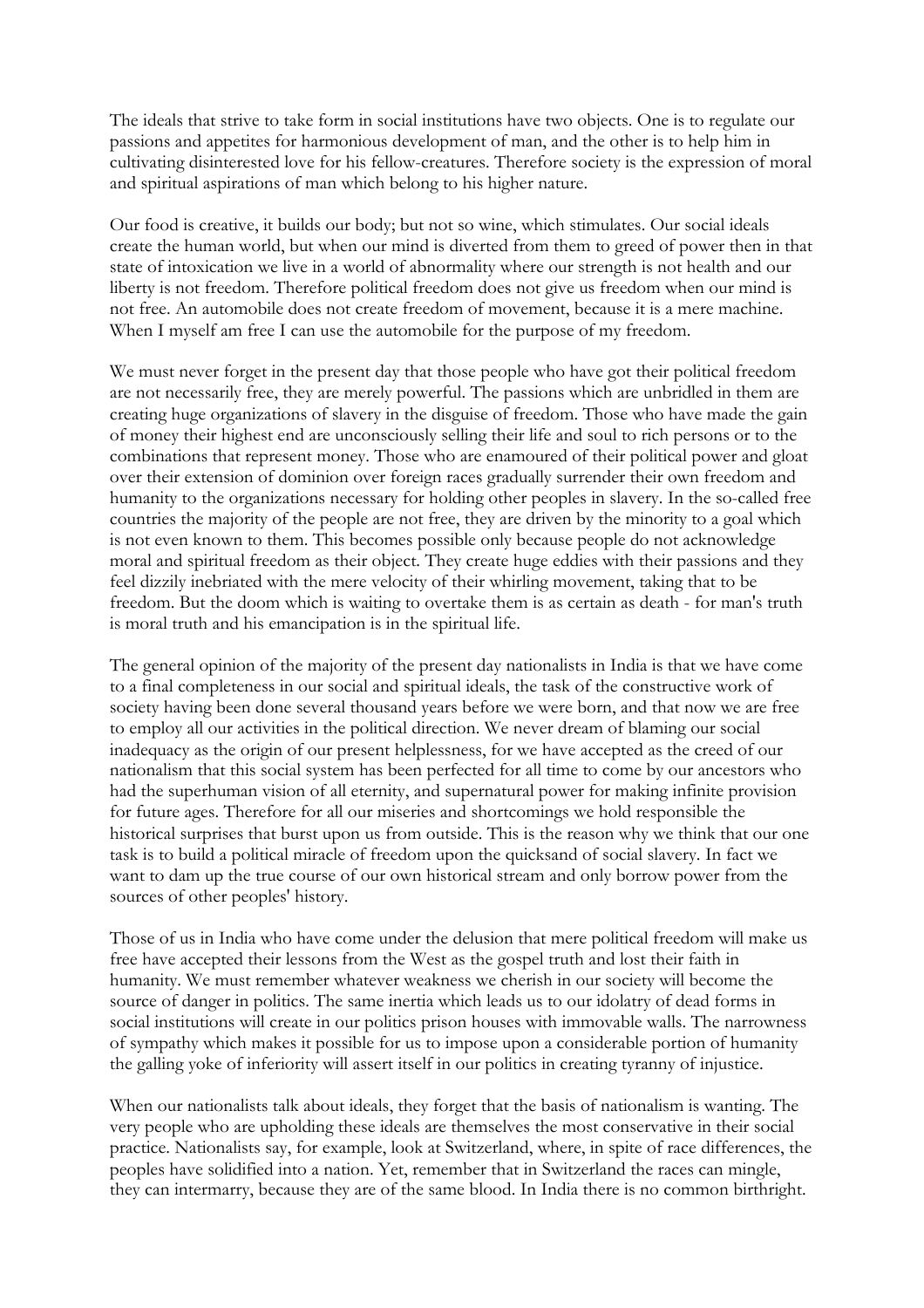And when we talk of Western Nationality we forget that the nations there do not have that physical repulsion, one for the other, that we have between different castes. Have we an instance in the whole world where a people who are not allowed to mingle their blood shed their blood for one another except by coercion or for mercenary purposes? And can we ever hope that these moral barriers against our race amalgamation will not stand in the way of our political unity?

Then again we must give full recognition to this fact that our social restrictions are still tyrannical, so much so as to make men cowards. If a man tells me he has heterodox ideas, but that he cannot follow them because he would be socially ostracized, I excuse him for having to live a life of untruth, in order to live at all. The social habit of mind which impels us to make the life of our fellow-beings a burden to them where they differ from us even in such a thing as their choice of food is sure to persist in our political organization and result in creating engines of coercion to crush every rational difference which, is the sign of life. And tyranny will only add to the inevitable lies and hypocrisy in our political life. Is the mere name of freedom so valuable that we should be willing to sacrifice for its sake our moral freedom?

The intemperance of our habits does not immediately show its effects when we are in the vigour of our youth. But it gradually consumes that vigour, and when the period of decline sets in then we have to settle accounts and pay off our debts, which leads us to insolvency. In the West you are still able to carry your head high though your humanity is suffering every moment from its dipsomania of organizing power. India also in the heyday of her youth could carry in her vital organs the dead weight of her social organizations stiffened to rigid perfection, but it has been fatal to her, and has produced a gradual paralysis of her living nature. And this is the reason why the educated community of India has become insensible of her social needs. They are taking the very immobility of our social structures as the sign of their perfection, - and because the healthy feeling of pain is dead in the limbs of our social organism they delude themselves into thinking that it needs no ministration. Therefore they think that all their energies need their only scope in the political field. It is like a man whose legs have become shrivelled and useless, trying to delude himself that these limbs have grown still because they have attained their ultimate salvation, and all that is wrong about him is the shortness of his sticks.

So much for the social and the political regeneration of India. Now we come to her industries, and I am very often asked whether there is in India any industrial regeneration since the advent of the British Government. It must be remembered that at the beginning of the British rule in India our industries were suppressed and since then we have not met with any real help or encouragement to enable us to make a stand against the monster commercial organizations of the world. The nations have decreed that we must remain purely an agricultural people, even forgetting the use of arms for all time to come. Thus India in being turned into so many predigested morsels of food ready to be swallowed at any moment by any nation which has even the most rudimentary set of teeth in its head.

India, therefore has very little outlet for her industrial originality. I personally do not believe in the unwieldy organizations of the present day. The very fact that they are ugly shows that they are in discordance with the whole creation. The vast powers of nature do not reveal their truth in hideousness, but in beauty. Beauty is the signature which the Creator stamps upon his works when he is satisfied with them. All our products that insolently ignore the laws of perfection and are unashamed in their display of ungainliness bear the perpetual weight of God's displeasure. So far as your commerce lacks the dignity of grace it is untrue. Beauty and her twin brother Truth require leisure, and self-control for their growth. But the greed of gain has no time or limit to its capaciousness. Its one object is to produce and consume.